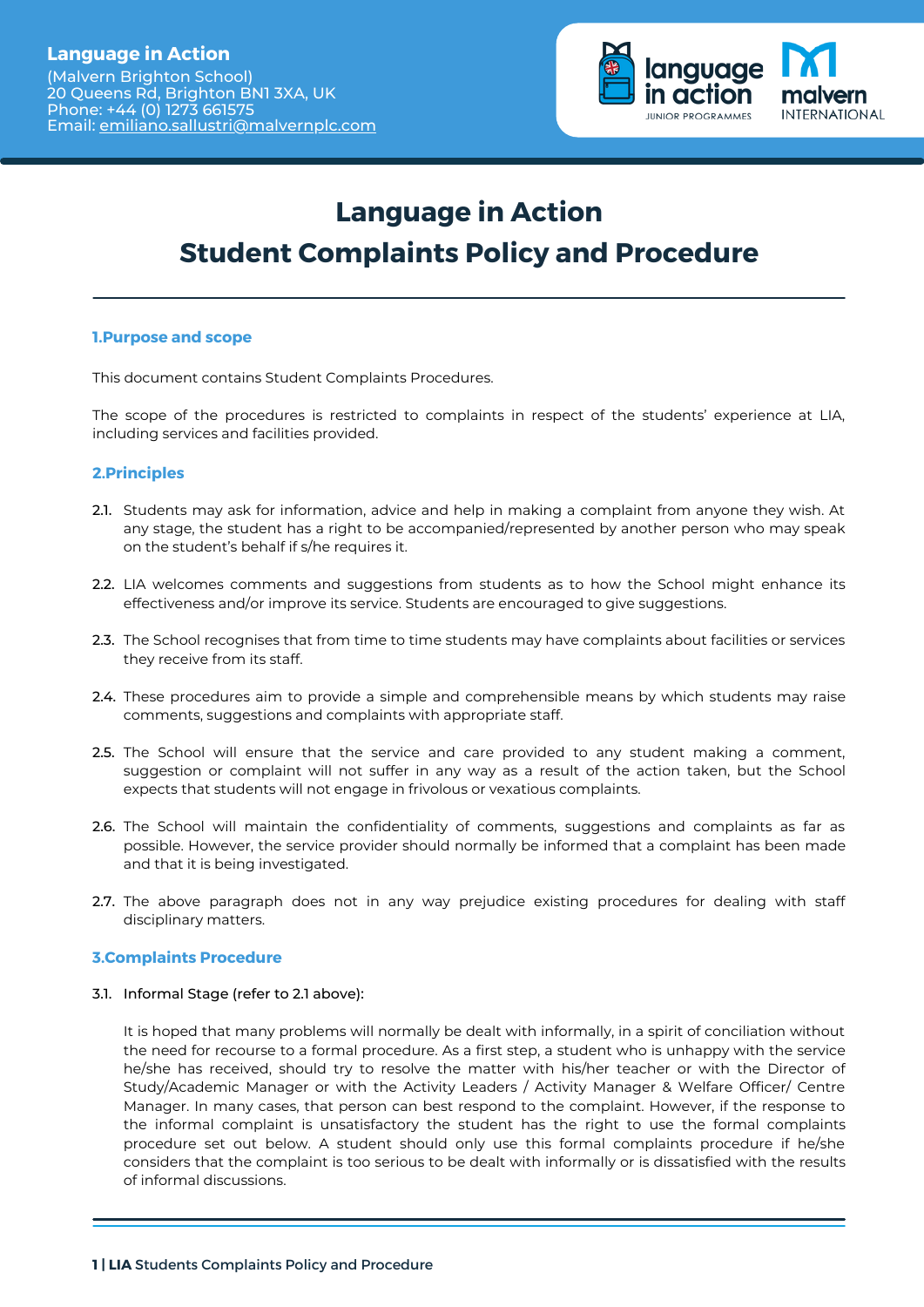

#### 3.2. School Stage:

If the student wishes to make a formal complaint under these procedures, they must raise the complaint with the Centre Manager who will give them a complaint form to fill out.

Written complaints involving the Centre Manager should be sent to the Language in Action Head Office, directly via email or completed on the Language in Action complaints form available in the centre.

The Centre Manager will normally respond in person to the student's letter within 48 hours. If the Centre Manager thinks that the complaint needs further investigation, they will explain to the student (or their agent) how the complaint will be processed. The complaint will be investigated fully (normally this will also involve an invitation for the student to discuss the complaint in person) and the student will normally receive a written response within 5 days.

If the student is satisfied with the response received, and does not wish to take the complaint further, the information gained from the complaint will be used to improve the service provided by the School.

#### 3.3. Appeals

If the complaint is not resolved within 5 days or is unsatisfactory to the student, the student should refer the complaint to the Language in Action Head Office.

The Head Office will investigate the complaint (normally this will involve an invitation for the student to discuss the complaint in person with themselves or a person they have nominated) and the student will normally receive a written response within 3 working days.

If the student is satisfied with the response received, and does not wish to take the complaint further, the information gained from the complaint will be used to improve the service provided by the School.

If the student is not satisfied with the response the Directors will convene a meeting of a Complaints Committee. Prior to the meeting the aggrieved student will be informed of the right to be represented at the hearing.

#### 3.3.1 Composition of the Complaints Committee

No member of the Complaints Committee shall have had any previous connection with the case. The Complaints Committee will be comprised of:

- The complainant
- One Member of Board of Directors, or, the Director or Operations Manager or Academic Manager, or the HR Manager (as appropriate)
- One Student Representative
- One Teacher

#### 3.3.2 Terms of Reference for Appeals

The terms of reference of the Complaints Committee shall be:

- To consider a student's complaints in respect of her/his experience at the School, including services and facilities provided by Schools or any support departments.
- To report its decisions to the Board of Directors and Student Representatives where appropriate.